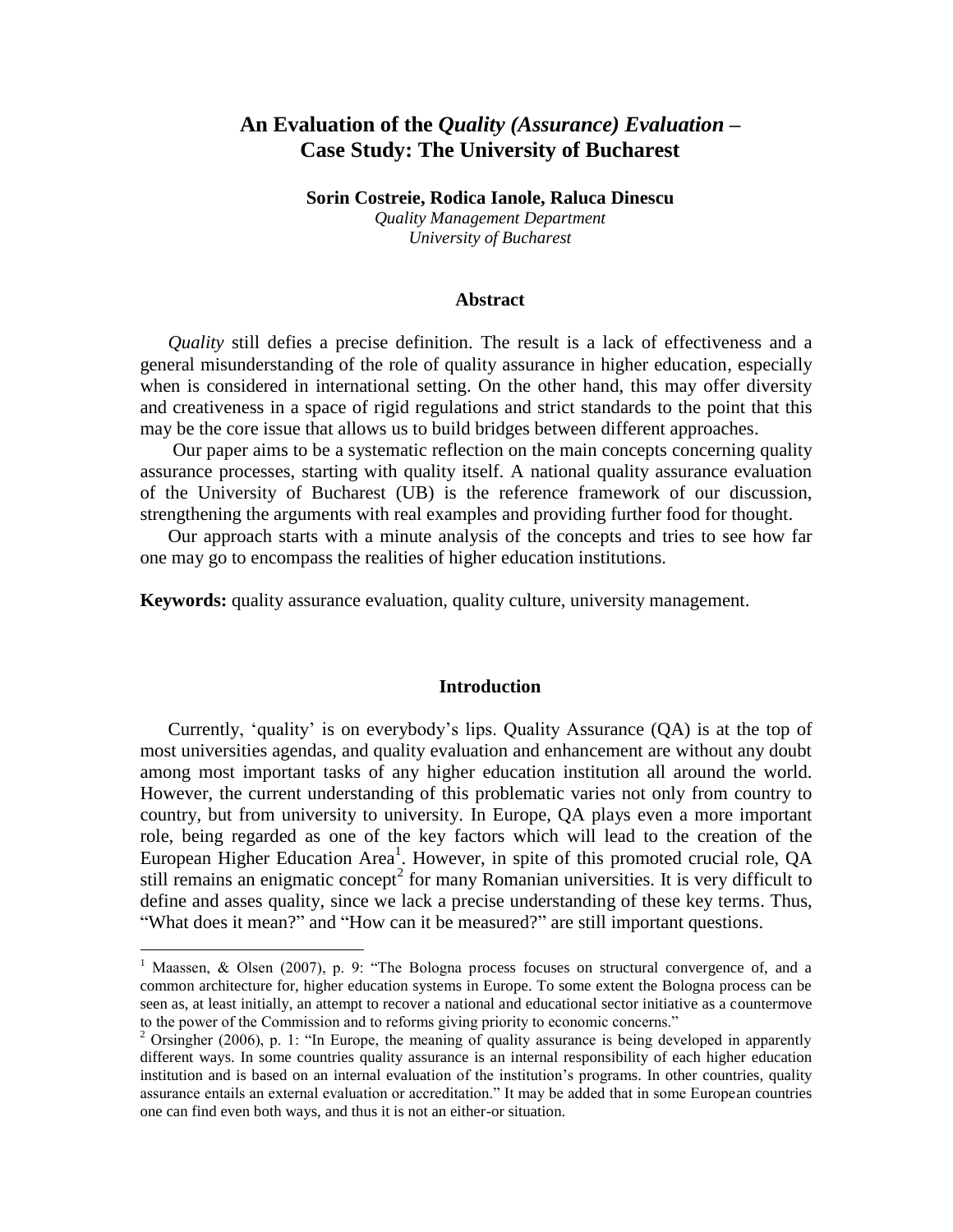In this context, we will focus our attention only to a discussion concerning quality evaluation of higher education institutions. This is still perplexing, since one's notion of quality evaluation often does not coincide with another"s, and, as very often may happen, no two experts in the field ever come to the same idea when debating what means an excellent university. Some authors goes even further and claim that not just the mere notion of quality lacks a stable and unique understanding, but the whole quality environment varies from place to place: "Perhaps the most obvious recent influence on assessment has been the policy climate in relation to quality assurance and enhancement. The quality assurance and accountability climate differs from nation to nation"<sup>3</sup>. Creativity and cultural oriented-approaches could play an interesting role in helping university overcoming the black and white paradigm of seeing things.

### **Quality Assurance Evaluation**

What does Quality Assurance Evaluation (QAE) mean? In order to answer this question, we think, one should break it down in another two questions:

1. What does *quality assurance* mean?

2. What does it mean to *evaluate* quality assurance?

With regard to the first question, one could generally accept the following definition: *QA means the totality of the procedures, processes and systems used by a Higher Education Institution (HEI) in order to manage and improve the quality of its educational and administrative activities.*

Currently, almost all universities have a unit comprising several experts dealing with this topic, and all European countries have national regulations in this sense. Moreover, all around Europe, there are various agencies that take care of this process on a national and even international level. The main objectives of an evaluation deal with the functioning of the university as a whole and the functioning of its components, the programs (degrees) and the disciplines. The evaluation actions are covering areas like teaching, research, outreach, as well as the State policies or the governance of institutions. $4$ 

Now, let us deal with the second question: How can one **evaluate** *quality assurance* of HEIs? Normally, to evaluate or asses something means to measure its parameters and compare them according with certain standards. Dealing with universities is no different. The parameters are called in this case 'performance indicators'. So far, so good, but what are these indicators? What really do they indicate?

Quality indicators are designed to measure the degree of implementation and efficiency of a quality management system in a HEI. In short, they measure quality. But this seems already highly paradoxical, since one aims to measure *quantitatively* the quality of an institution.

According to our previous definition, quality concerns procedures, processes and systems. Taking that as a working definition, we can certainly observe that procedures,

 $3$  Bloxgam & Boyd (2007), p. 4.

 $4$  Weber (2003).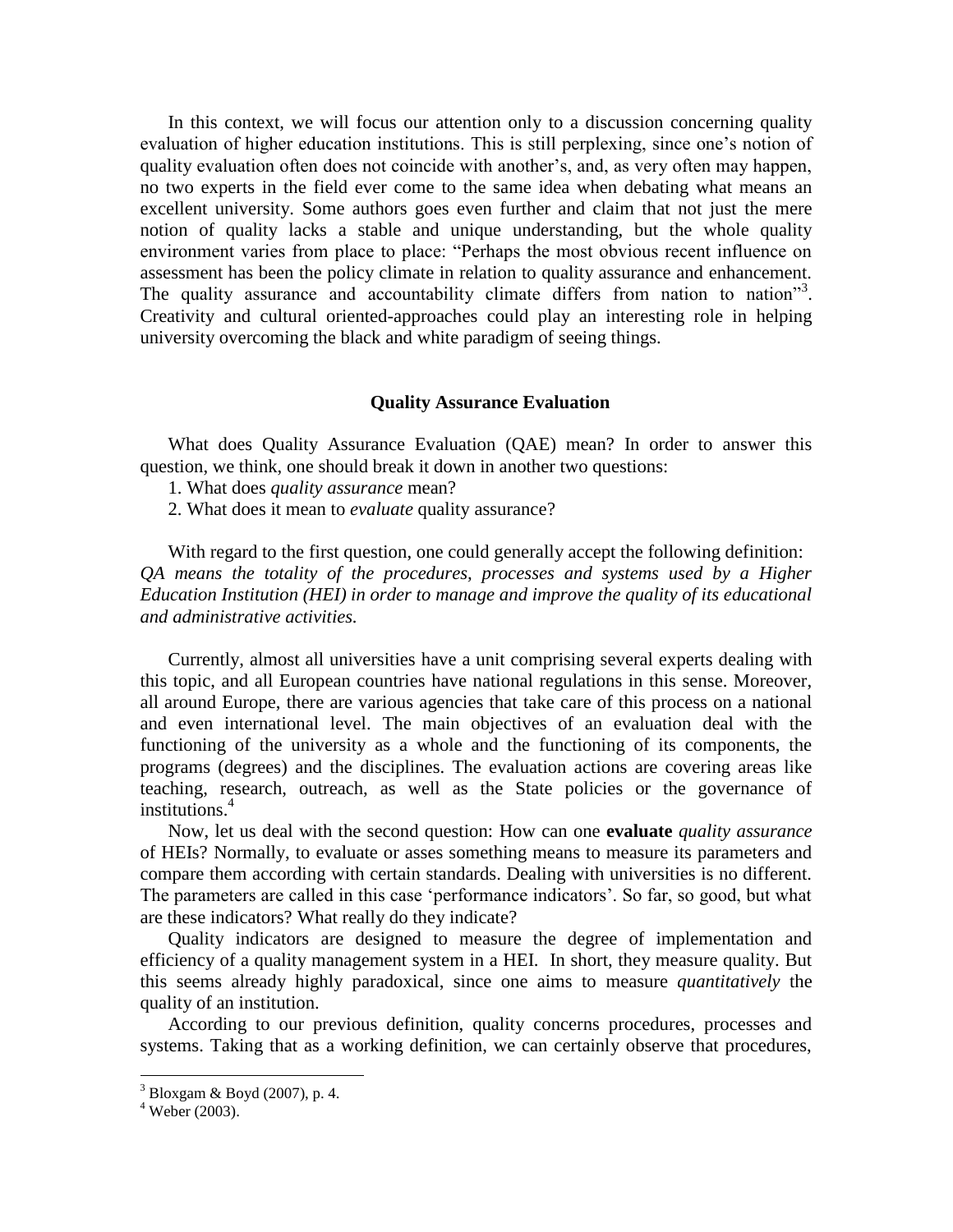processes and systems could be measured in one way or another. Once identified, we can say whether or not, in accordance with certain standards, our educational system is "delivering quality products". Without considering a new puzzling question, namely what is meant by "product" when dealing with education systems, we have to face again the old question: What is *quality*?

This sounds like a very puzzling and fundamental question, one which has a special philosophical flavor. But then, "What is *the philosophy* of quality (assurance)?" Paraphrasing St. Augustine (*Confessions*, chapter XIV), one may say that "if no one asks me, I know what it is. If I wish to explain it to him who asks me, I do not know".

In a sense, all of us have a certain idea of what quality means, the hard part comes when we have to indentify exactly what gives quality to an educational product. The problem gets even more complicated, depending whether we consider education an outcome or a process, or both. Anyway, we do what to be caught in this kind of discussion so we can go further and put an end to this digression asking the following questions: What quality assurance indicators cannot measure? What does fall out when evaluating the quality of an educational system? What they cannot really measure is the existence of a *culture of quality*. What does this mean?

### **Quality Culture**

The existence of a quality culture in a higher education institution presupposes (at least) three important aspects:

- $\bullet$  the commitment of the central management<sup>5</sup>;
- the awareness of all participants;
- the existence of an efficient evaluation system.

In addition, a quality culture in an HEI reflects not only an orientation towards the needs of its stakeholders, but also an internality that supports its staff in the fulfillment of their duties.<sup>6</sup> But still, what is meant by *quality culture*? In short, the philosophy of quality culture could be expressed by the following:

*To write down everything you do, and to do all you have written. 7*

This is very important and touches the heart of the process, namely to act consciously, to be aware of all the procedures and mechanisms involved in the educational processes, to respect them and to try to continuously improve them. But does this conscious action exhaust the meaning of 'quality culture'? Certainly, it is very important, in fact, it is extremely important to know and follow procedures, yet it is not enough. But what is missing?

An evaluation focuses primarily on the first component, on the *documentation* of the institution, and the second, the *implementation* of the procedures, if wanted, could be

<sup>&</sup>lt;sup>5</sup> For more on the role of university management and quality culture, see Gordon (2002).

<sup>&</sup>lt;sup>6</sup> Yorke (2000).

 $<sup>7</sup>$  A similar approach may be found in McGhee (2003), p. 1: "Write down what you are trying to do and</sup> check periodically that you are doing it."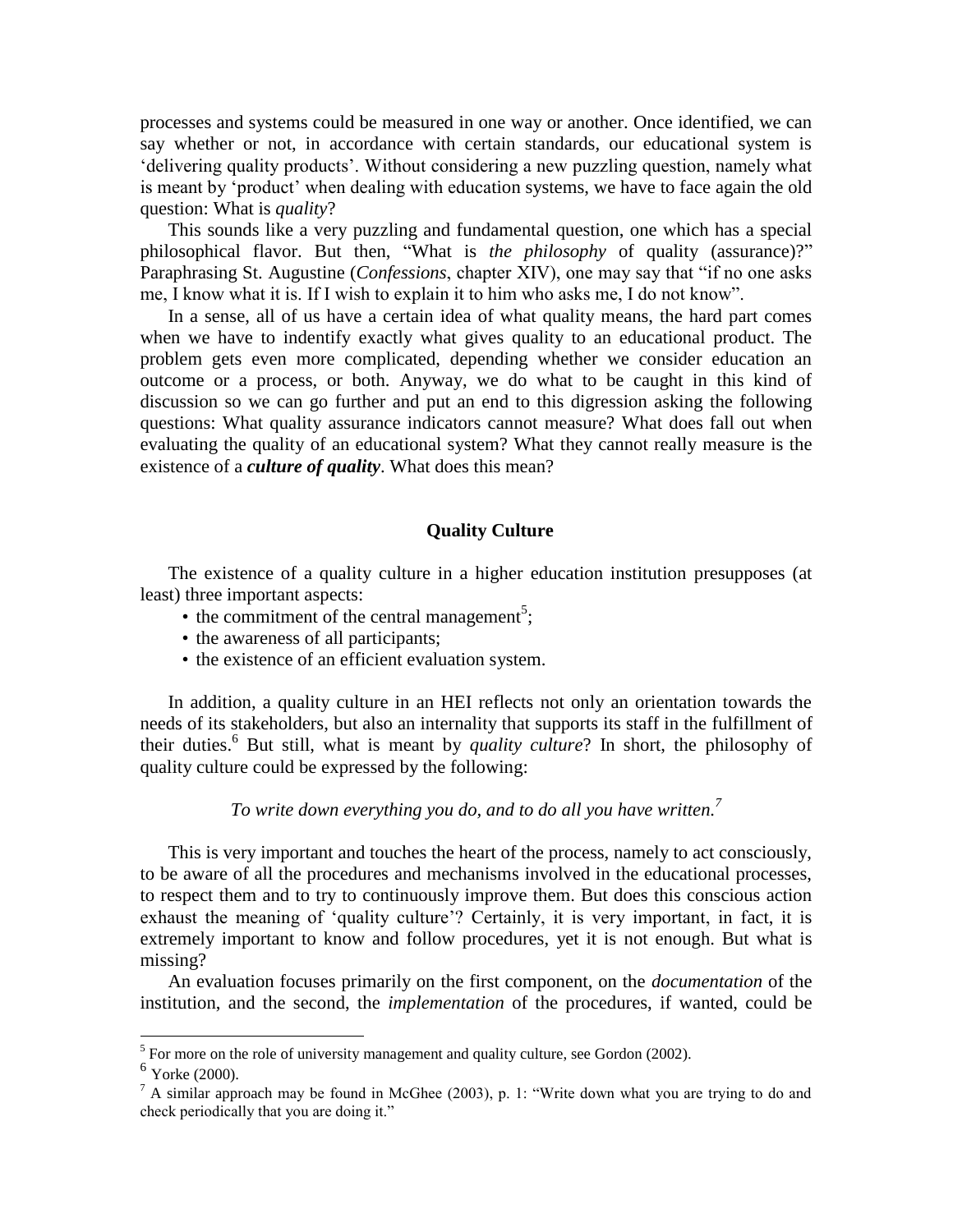easily mimed in the case of an evaluation. Yet, exactly the second part accounts for the inner life of an institution. This particular ingredient indicates the existence of a *quality culture*. Employing a trivial example, it is like cooking. The recipe acts as a procedure that has to be followed. Tasting the food from time to time has as counterpart the periodical inner and/or external evaluations of the institution, evaluations which provide an essential feed-back in order to adjust and improve the quality. But does following closely a recipe provide enough assurance and predictability that the meal would be good? In a sense, yes, it means that the food will be good, but here good it is not good enough, and what we need is excellence. But good food means that it is eatable, whereas an excellent one means much more, and this "much more" does not appear at such in any recipe, it is not capture by any procedure. What is lacking in this case is exactly the skill that makes someone an excellent cook. That means to know very well the system. Moreover, it means to know how to adjust its parameter in order to provide a better outcome. This is the real mark of the existence of a quality culture: both the desire and the knowledge how to obtain quality.

### **An instance of a Quality Evaluation – The case of UB**

The University of Bucharest underwent last year through an important quality evaluation done by ARACIS<sup>8</sup>. The evaluation focused on the university management at various levels, including the university as a whole and its administrative departments, as well as undergraduate<sup>9</sup> programs at all its nineteen faculties.

Using a bottom-up approach, we will start by proving a suggestive example of a very important dysfunctionality. The evaluators ask our department<sup> $10$ </sup> to provide an indicator concerning the ratio of professors to students. We asked the General Secretariat to provide us such information, but their answer was negative: they could not offer us such ratio. We turn then to the Human Resources Department, but again the result was negative. The impasse was evident. What can be done in such cases? We contacted again the General Secretariat and asked them to provide us the total number of students; we get it very quickly. We asked then Human Resources to provide us the number of professors and we got it without any problem. Eventually, we did the calculation and obtained the required ratio.

The moral of this story is obvious: confronted with the specific requirements of an evaluation, we discovered a lack of communication among the departments of our university. It seems that they do not have the benefic practice of sharing information and, in fact, we discover a lack of transparency. But transparency and enhancing quality work hand-in-hand, and they increase the capability of the institution to adapt to and solve new challenges and changes.

Another negative aspect that came out during the same quality evaluation was what we may call *The Ivory Tower Symptom*. What does this mean? Basically, it means the tendency of most UB professors to consider that their main task is only to teach and

<sup>8</sup> Romanian Quality Assurance Agency for Higher Education (in Romanian "Agentia Romana pentru Asigurarea Calitatii in Invatamantul Superior")

 $9<sup>9</sup>$  An evaluation of its graduate programs has been done separately.

<sup>&</sup>lt;sup>10</sup> The Quality Management Department of The University of Bucharest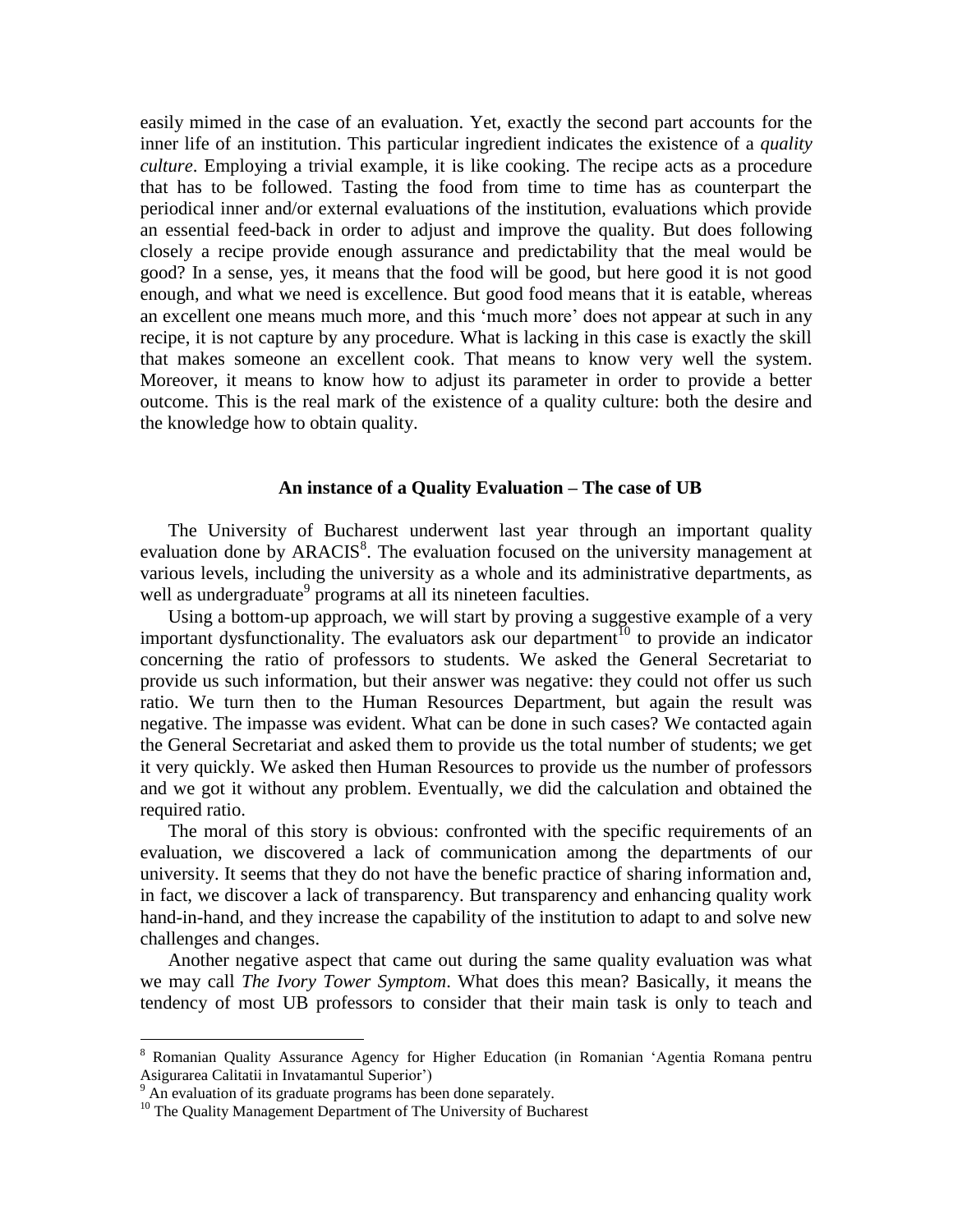research, while administrative work is not part of their current duties, and, accordantly, it should be charged extra. But is this right? For instance a normal contract of a tenured North American professor stipulates the following duties: 35% Teaching, 35% Research and 30% Administrative work. We consider that as an important aspect of our academic life and we think that to provide some administrative work should be a mandatory requirement for all faculty members. Certainly, most administrative work<sup>11</sup> is highly time-consuming, yet it should be done by someone, for otherwise the institution could not function properly. This would be regarded as a necessary condition.

The sufficient condition in this case is given by the fact that involving all members of a department in academic work will certainly increase their awareness and capacity to provide quality. Quality means feedback and consciousness, but quality means also teamwork and coordination. Certainly, it is very important to increase the quality of our teaching and research, and in this case administrative work acts as a burden, which distract us from the real stuff, yet, when discussing about the quality assurance at the level of the whole institution, administrative work is essential. Moreover, pushing the things further in this direction, with few exceptions, we may say that administrative work becomes in this case as a liaison, enhancing the inner cohesion of the institution. This is so because such work normally requires collaboration and awareness; collaboration between colleagues and awareness of the processes.

*The Ivory Tower Symptom*, we think, is an important aspect which is hard to be corrected for it has its roots in a certain mentality which discourages the active role of communities. The sound social behavior of collaboration and self-organization of small communities has been discouraged systematically by communism, and thus we still have to face its remains. At that time the *ivory tower* was a method of self-defense against a cruel and irrational system, yet now is a just an inherited negative social aspect of most of us which slows down the normal life and development of many universities. Universities are very affected by this symptom because they, as knowledge depositories, count perhaps as one of the most conservatories institutions of our modern societies.

We tend to characterize our modern societies as *knowledge-based societies*, where the *collective intelligence*, obviously, plays a key role. Also obvious it is the fact that such societies could not be based on collections of ivory towers, so such practices should be discourages, and our university should try to find better ways to communicate and integrate its faculty.

We have chosen to present first some negative aspects not because we are negativist but because their acknowledgement and the feedback received from the evaluation team are essential in order to expand the positive elements of our university. The quality culture requires at least the capacity to detect the dysfunctional item of the system along with the desire to fix them. Both of these are mandatory, and the lack of one jeopardizes the other. They work hand-in-hand, and I think that in spite of drawbacks presented above and some other punctual problems, UB is on the right track exactly because of the presence of these two important factors: the awareness and the will of the management with regard to quality assurance.

<sup>&</sup>lt;sup>11</sup> What is meant here is not administrative work done by people working in the administrative compartments of the university, but the administrative work done or which should be done by the professors themselves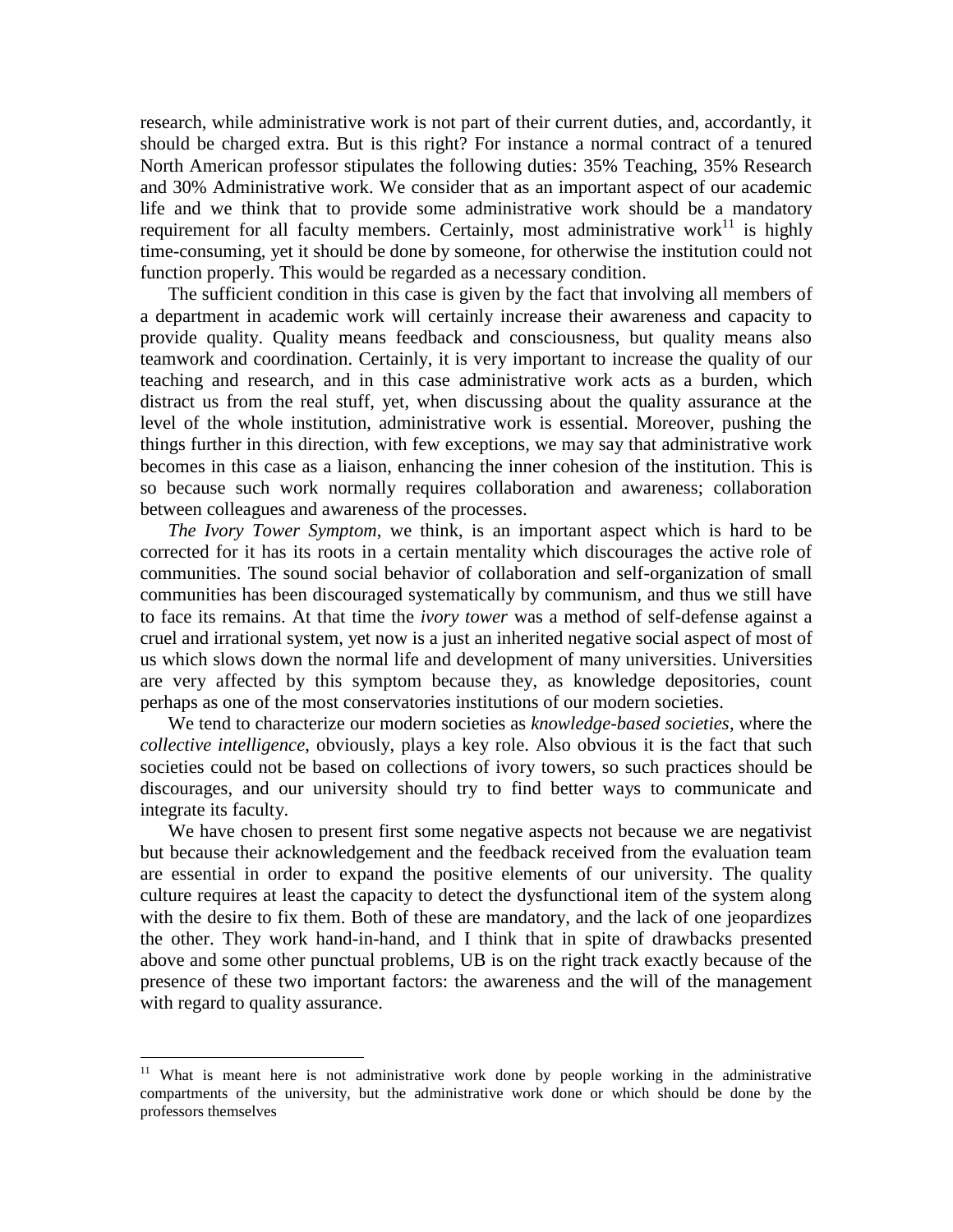The self-evaluation process of UB, as an introductory step of the institutional evaluation, gave a good starting point for the evaluation team. The statistical data and the descriptive information for each faculty had represented a very valuable resource. The systemic complexity of UB (19 faculties encompassing the major fields of teaching and research) was recognized both as an asset in the national landscape, as well as a big challenge in running the system at its full potential of interdisciplinary and collaboration. It is not easy to have at the same table theologians and biologists, chemists and economists, physicists and psychologists. Yet, all of them should look beyond their particular field of interests, and have a common institutional interest in improving the quality environment.

The focus on quality and internationalization were positively scored by the evaluators but of course there is always room for improvement. Also, the role of creativity and innovation was seen as highly valued by the university management. A follow-up action in respect to this evaluation was the launch of an internal project competition between faculties, in pursuing the improvement of their undergraduate programs with the help of new technologies.

### **Conclusions**

In order to have a functional system is essential for the findings and recommendations of the evaluation to be further cornerstones of the drafting of new strategic documents such as the operational plans and the UB strategy for the next academic year. The critical challenge for quality assurance processes is how to prove themselves as activities which demonstrably adds value to institutional activities.

An essential remark regarding *Quality Culture* is that is requires a good coordination: *horizontally*, a better coordination and collaboration between academic and administrative departments; *vertically*, a better coordination and communication between central management and its local counterpart.

Our understanding of the ways **to enhance quality assurance** in a higher education institution has to main points:

- 1. to increase the **inter-departmental communication and coordination**;
- 2. to augment the degree of **administrative involvement** of professors.

As the research proves it<sup>12</sup>, in the knowledge society, creativity is one of the keys in solving the issues stated above. Thus, the emerging agenda should take in consideration to put a growing emphasis over factors like cross-cultural communication, the importance of multicultural environment or the role of design and aesthetics.

## **Questions for further reflections and discussions**

- How can we detect the presence of a quality culture in an institution?
- How can we enhance inter-departmental and inter-personal coordination?
- How to deal with the *Ivory Tower* disease?

<sup>&</sup>lt;sup>12</sup> The METRIS Report (2009)